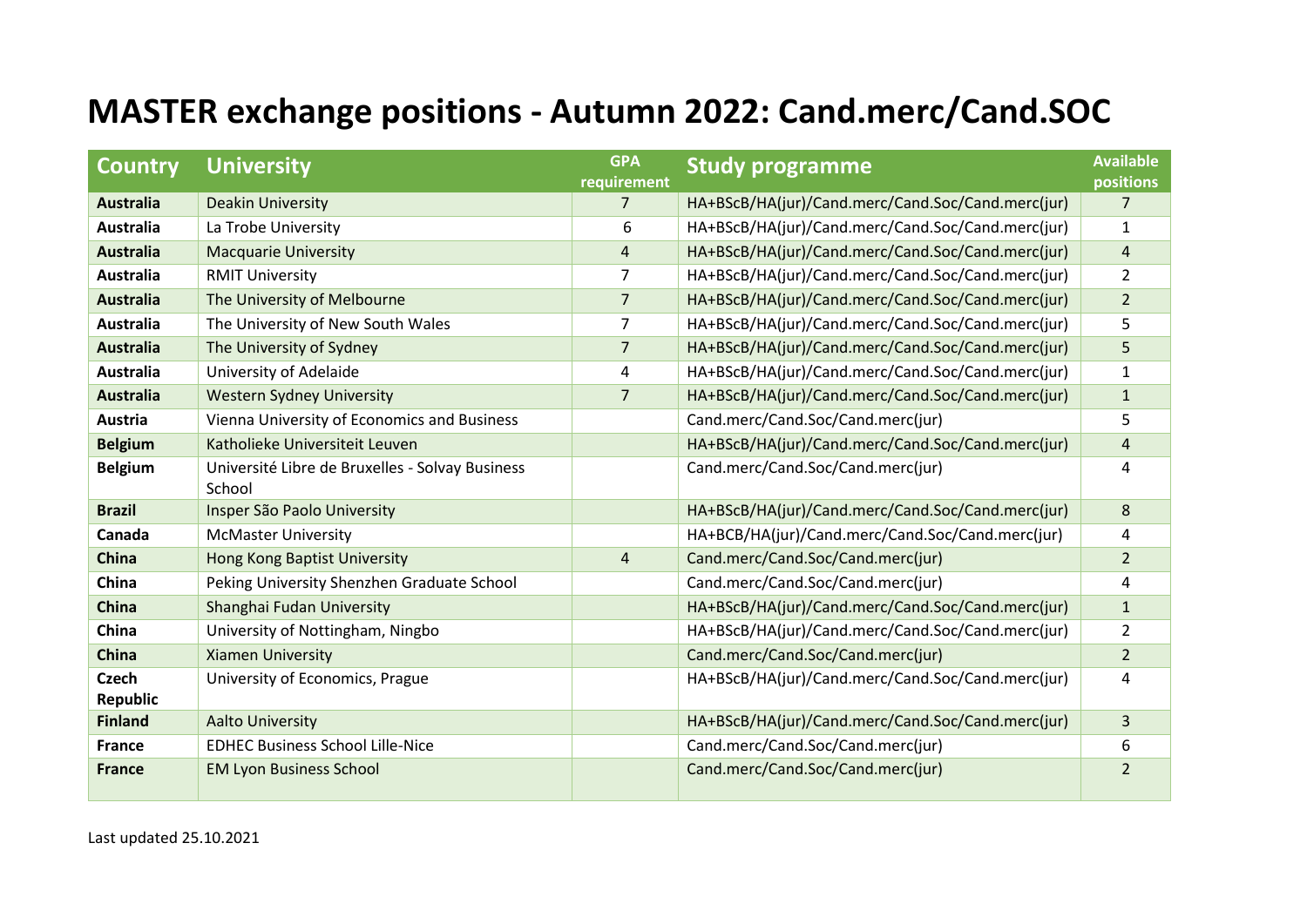| <b>France</b>      | <b>ESC Rennes School of Business</b>                                  |                | HA+BScB/HA(jur)/Cand.merc/Cand.Soc/Cand.merc(jur)  | 4              |
|--------------------|-----------------------------------------------------------------------|----------------|----------------------------------------------------|----------------|
| <b>France</b>      | <b>ESCP Europe</b>                                                    |                | Cand.merc/Cand.Soc/Cand.merc(jur)                  | 4              |
| <b>France</b>      | Grenoble Ecole de Management                                          |                | Cand.merc/Cand.Soc/Cand.merc(jur)                  | 3              |
| <b>France</b>      | <b>Toulouse Business School</b>                                       |                | HA+BScB/HA(jur)/Cand.merc/Cand.Soc/Cand.merc(jur)  | 6              |
| Germany            | Freie Universität Berlin (FU Berlin)                                  |                | Cand.merc/Cand.Soc/Cand.merc(jur)                  | 5              |
| Germany            | Humboldt-Universität zu Berlin                                        |                | HA+BScB/HA(jur)/Cand.merc/Cand.Soc/Cand.merc(jur)  | $\overline{2}$ |
| Germany            | Ludwig-Maximillians-Universität München                               |                | HA+BScB/HA(jur)/Cand.merc/Cand.Soc/Cand.merc(jur)  | 3              |
| Germany            | <b>Technical University of Munich, TUM</b>                            |                | HA+BScB/HA(jur)/Cand.merc/Cand.Soc./Cand.merc(jur) | $\overline{2}$ |
| Germany            | Universitat zu Köln                                                   |                | HA+BScB/HA(jur)/Cand.merc/Cand.Soc/Cand.merc(jur)  | 5.             |
| Germany            | <b>University of Mannheim</b>                                         |                | HA+BScB/HA(jur)/Cand.merc/Cand.Soc/Cand.merc(jur)  | $\overline{7}$ |
| <b>Hungary</b>     | Corvinus University of Budapest (Corvenius<br><b>Business School)</b> |                | HA+BScB/HA(jur)/Cand.merc/Cand.Soc/Cand.merc(jur)  | 4              |
| <b>Iceland</b>     | Reykjavik University                                                  |                | HA+BScB/HA(jur)/Cand.merc/Cand.Soc/Cand.merc(jur)  | $\overline{4}$ |
| India              | Indian Institute of Management Calcutta                               |                | Cand.merc/Cand.Soc/Cand.merc(jur)                  | 3              |
| India              | Management Development Institute Gurgaon                              |                | Cand.merc/Cand.Soc/Cand.merc(jur)                  | 5              |
| Italy              | <b>Bocconi University</b>                                             |                | HA+BScB/HA(jur)/Cand.merc/Cand.Soc/Cand.merc(jur)  | 8              |
| Italy              | Universita degli studi di Venezia Ca'Foscari                          |                | HA+BScB/HA(jur)/Cand.merc/Cand.Soc/Cand.merc(jur)  | 4              |
| Italy              | University Luiss Guido Carli                                          |                | HA+BScB/HA(jur)/Cand.merc/Cand.Soc(Cand.merc(jur)  | 7              |
| Japan              | Kobe University - TO BE CONFIRMED!!                                   | $\overline{7}$ | HA+BScB/HA(jur)/Cand.merc/Cand.Soc(Cand.merc(jur)  | $\overline{2}$ |
| Japan              | Waseda University                                                     | $\overline{7}$ | HA+BScB/HA(jur)/Cand.merc/Cand.Soc/Cand.merc(jur)  | 5              |
| <b>Korea</b>       | <b>Kyung Hee University</b>                                           |                | HA+BScB/HA(jur)/Cand.merc/Cand.Soc/Cand.merc(jur)  | $\overline{2}$ |
| Korea              | Sogang University                                                     |                | HA+BScB/HA(jur)/Cand.merc/Cand.Soc/Cand.merc(jur)  | 4              |
| Lithuania          | <b>Vilnius University</b>                                             |                | HA+BScB/HA(jur)/Cand.merc/Cand.Soc/Cand.merc(jur)  | $\overline{2}$ |
| <b>Mexico</b>      | ITESM, Monterrey Campus, Mexico                                       | 4              | HA+BScB/HA(jur)/Cand.merc/Cand.Soc/Cand.merc(jur)  | 8              |
| <b>Netherlands</b> | Erasmus Universiteit Rotterdam                                        |                | Cand.merc/Cand.Soc/Cand.merc(jur)                  | $\mathbf{1}$   |
| <b>Netherlands</b> | <b>Maastricht University</b>                                          |                | HA+BScB/HA(jur)/Cand.merc/Cand.Soc/Cand.merc(jur)  | 10             |
| <b>Netherlands</b> | Vrije Universiteit Amsterdam                                          |                | HA+BScB/HA(jur)/Cand.merc/Cand.Soc/Cand.merc(jur)  | 5              |
| <b>Norway</b>      | BI Norwegian Business School                                          |                | HA+BScB/HA(jur)/Cand.merc/Cand.Soc/Cand.merc(jur)  | 4              |
| <b>Norway</b>      | Norwegian School of Economics & Business (NHH)                        |                | HA+BScB/HA(jur)/Cand.merc/Cand.Soc/Cand.merc(jur)  | 4              |
| Portugal           | Universidade Católica Portuguesa Lisboa                               |                | HA+BScB/HA(jur)/Cand.merc/Cand.Soc/Cand.merc(jur)  | $\overline{2}$ |